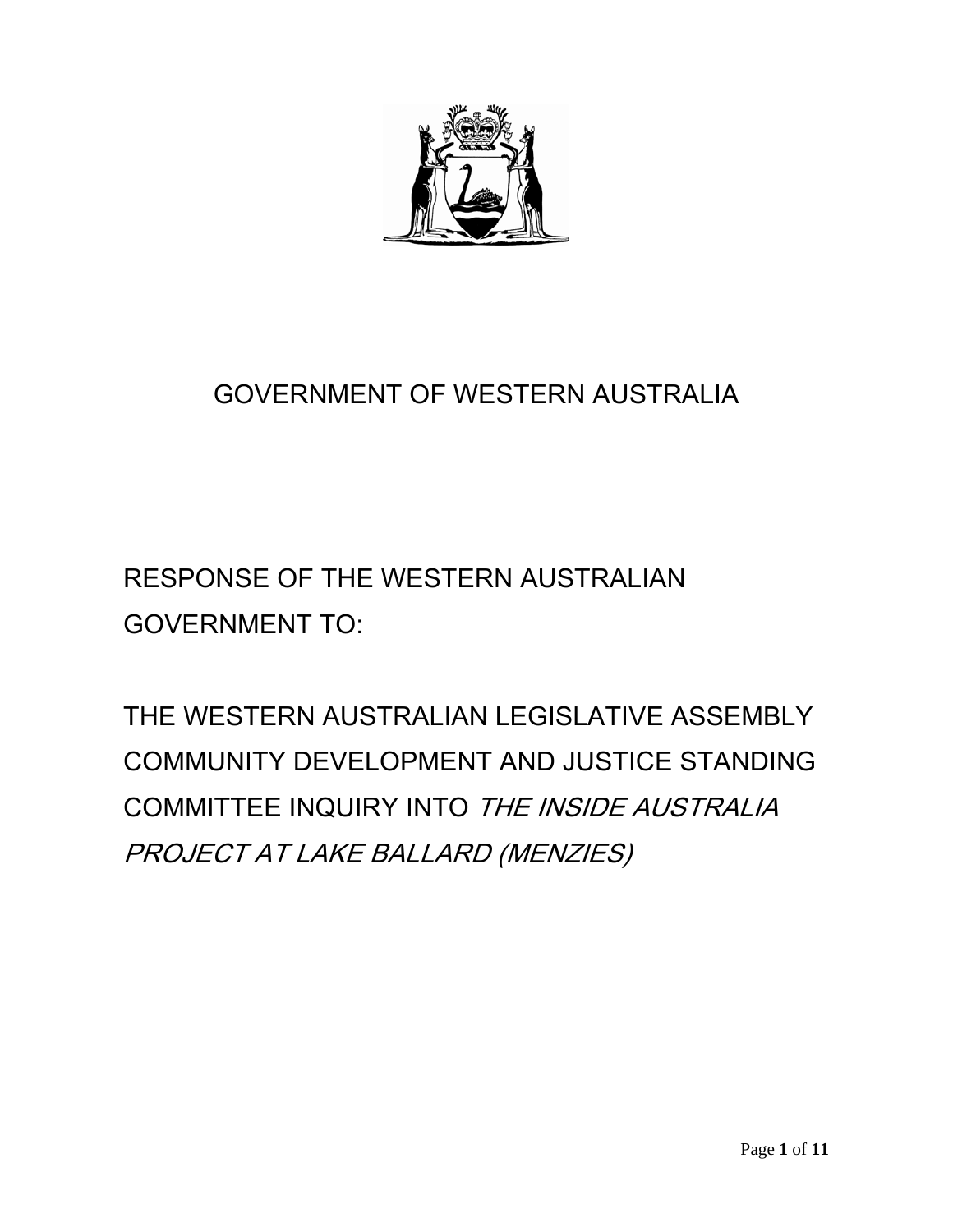# **RESPONSE FROM THE MINISTER FOR CULTURE AND THE ARTS, ON BEHALF OF MINISTERS FOR TOURISM, LOCAL GOVERNMENT and ENVIRONMENT, TO THE INQUIRY INTO THE INSIDE AUSTRALIA PROJECT AT LAKE BALLARD (MENZIES)**

# **BACKGROUND**

The Government commends the Community Development and Justice Standing Committee for its report entitled *Inquiry into the Inside Australia Project at Lake Ballard (Menzies)*.

The Inquiry was undertaken to examine 51 life size metal sculptures by internationally renowned artist Anthony Gormley OBE RA, which are located on the western end of Lake Ballard in the northern goldfields.

Specific matters considered during the inquiry were:

- 1. the history of the instigation and installation of this project, in particular the original scope and vision for the project;
- 2. the role taken by the Department of Culture and the Arts and Art Gallery of Western Australia and other government departments and agencies in reference to this project;
- 3. the costs and benefits and role this art installation project is currently providing to the local community of Menzies, the wider goldfields region, and to the wider Australian community;
- 4. any support that is needed to assist the Shire of Menzies and the local Menzies community in helping maintain and protect the project;
- 5. what steps if any need to be taken to promote this project as a significant visitor destination in WA;
- 6. the risks associated with any ongoing deterioration of or damage to the project;
- 7. the opportunities for fully completing this project in accordance with the original scope and vision for the project;
- 8. what organisational framework and financial support is necessary to protect this project into the future; and
- 9. what opportunities and benefits, if any, exist for additional art installation projects of this type in Western Australia.

The report raises the important issues of governance, management of the site where the metal sculptures are installed, and funding for the conservation and promotion of the art work.

The Government acknowledges these issues and relevant agencies are working cooperatively to address areas of concern indentified in the report through the development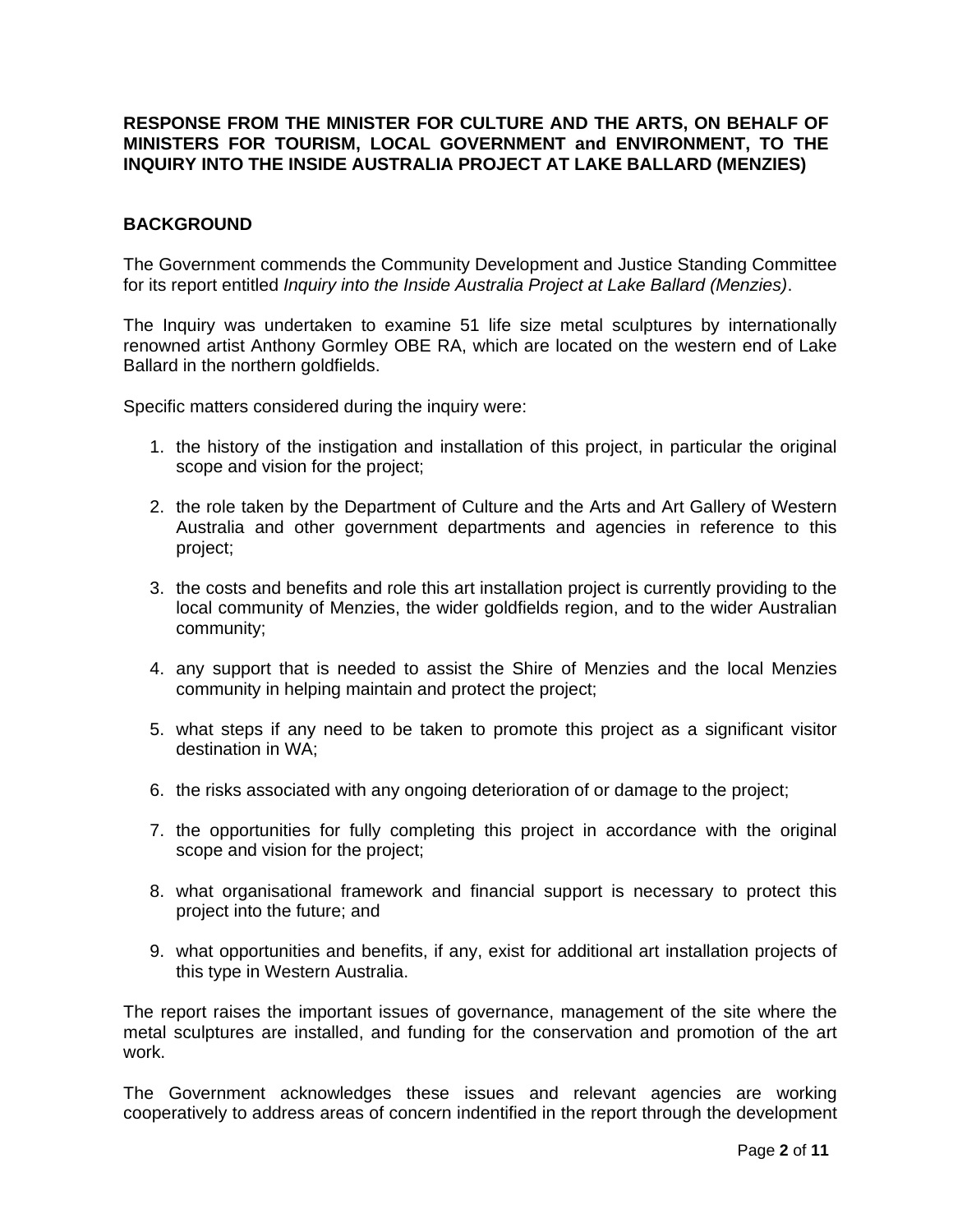of policy options and supporting initiatives. This extends to working with and assisting the Shire of Menzies.

The roles and responsibilities of each of the participating government agencies and the Shire of Menzies in the promotion, development and management of the site are as follows:

- Department of Culture and the Arts artistic and curatorial care of the asset base;
- Tourism Western Australia tourism product development, promotion and market development;
- Shire of Menzies day to day facility management, infrastructure development and site management;
- Department of Local Government support and assistance to the Shire of Menzies; and
- Department of Environment and Conservation contracted by the Shire of Menzies for project management and supervision of the recreation site development, including camping and day use of Lake Ballard.

The *Inside Australia* sculptures have, since their installation for the 2003 Perth International Arts Festival by internationally renowned sculptor, Antony Gormley, become a significant drawcard for visitors to the region. It is estimated that 10,000-20,000 people have travelled to Menzies and Lake Ballard to see the sculptures each year.

Negotiations between the former State Government and Mr Gormley resulted in the signing of a Deed of Transfer of the art work in 2007.

# **RESPONSE TO RECOMMENDATIONS**

The Community Development and Justice Standing Committee made 19 findings and 10 recommendations covering at least four portfolio areas.

For the purpose of this response, the 10 recommendations are grouped into six broad categories:

- 1. Classification a determination of whether the art work should be classified a functional asset or as part of the State's art collection;
- 2. Governance the effectiveness of the existing governance model;
- 3. Funding for conservation and site management;
- 4. Management improvement through support mechanisms and development of a business plan;
- 5. Promotion greater promotion of the sculptures, including the development of an interpretive centre within Menzies; and
- 6. Conservation through prohibition of vehicles on Lake Ballard.

Appendix 1 provides a summary of the recommendations under these headings.

A number of recommendations arising from the Report will have budgetary implications; any subsequent implementation of these recommendations will need to be considered as part of a wider budget process.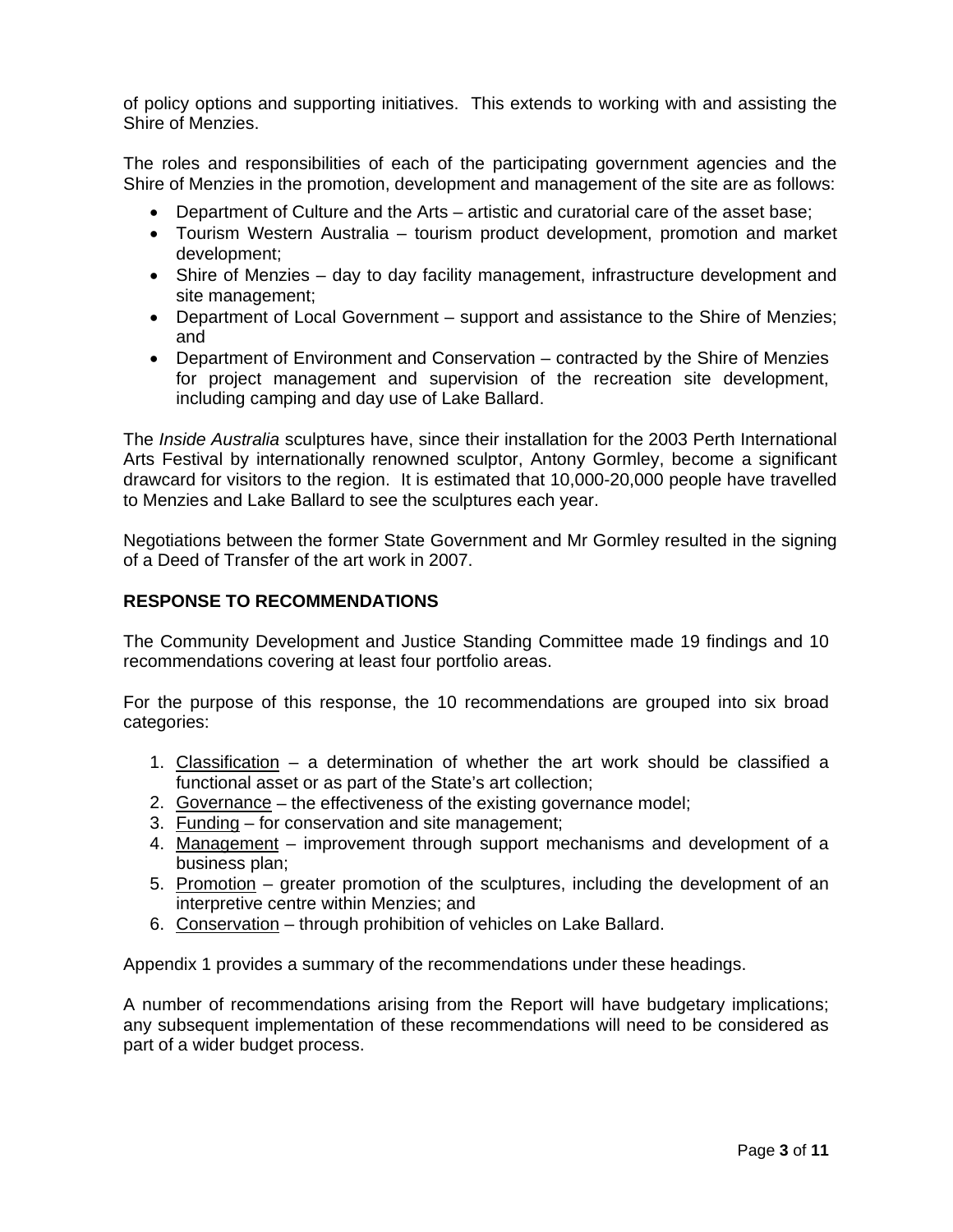# **1. CLASSIFICATION**

#### **Recommendation: 1**

# **The** *Inside Australia* **sculptures become part of the State's art collection and not treated as a functional asset.**

It is the Government's view that such a move is premature. The Deed of Transfer, executed between Antony Gormley and the State of Western Australia in 2007, specifies a review to be undertaken in the fifth year (2011) to ascertain whether the level of recurrent funding from the Department of Treasury and Finance to the Art Gallery of Western Australia is sufficient for the conservation treatment program and curatorial custody of the sculptures.

This determination would be an essential component of the due diligence to be undertaken by Art Gallery of Western Australia management prior to any recommendation to the Board of the Art Gallery in relation to the sculptures becoming part of the State's art collection.

# **2. GOVERNANCE**

#### **Recommendations: 2 and 3**

**The Standing Committee considers the existing governance model involving the Lake Ballard Management Association and the Lake Ballard Advisory Committee is not working satisfactorily, and has recommended (2) that the Ministers for Culture and the Arts and Tourism, review and restructure the governance mechanisms in consultation with all affected stakeholders.** 

**The Committee has also recommended (3) that the Lake Ballard Association, if it continues as the governing body, should have broader membership representative of a greater number of stakeholders, including representatives of Tourism Western Australia and the Art Gallery of Western Australia; and that the Association's rules also need to be consultatively rewritten.** 

The Government does not accept these recommendations. A multi-faceted approach to the management of the *Inside Australia* sculptures was put in place with the incorporation of the Lake Ballard Association in 2007. The Lake Ballard Association Incorporated was created to own and manage the Reserve constituting the area containing the *Inside Australia* sculptures. Membership of the Association comprises four councillors of the Shire of Menzies and four traditional owners of the land. Its principal roles are land ownership, land management, protection of Aboriginal cultural values, tourism monitoring and public liability for the land and sculptures. Funding for activities is provided by the Shire of Menzies.

The Government does, however, recognise the need for greater cohesiveness between the current Lake Ballard Management Association and its Advisory Committee. A simple amendment to the Association rules allowing the committee to 'co-opt additional skills and technical expertise as required' should be sufficient. Alternatively, an amendment allowing 'ex officio government' involvement will be considered.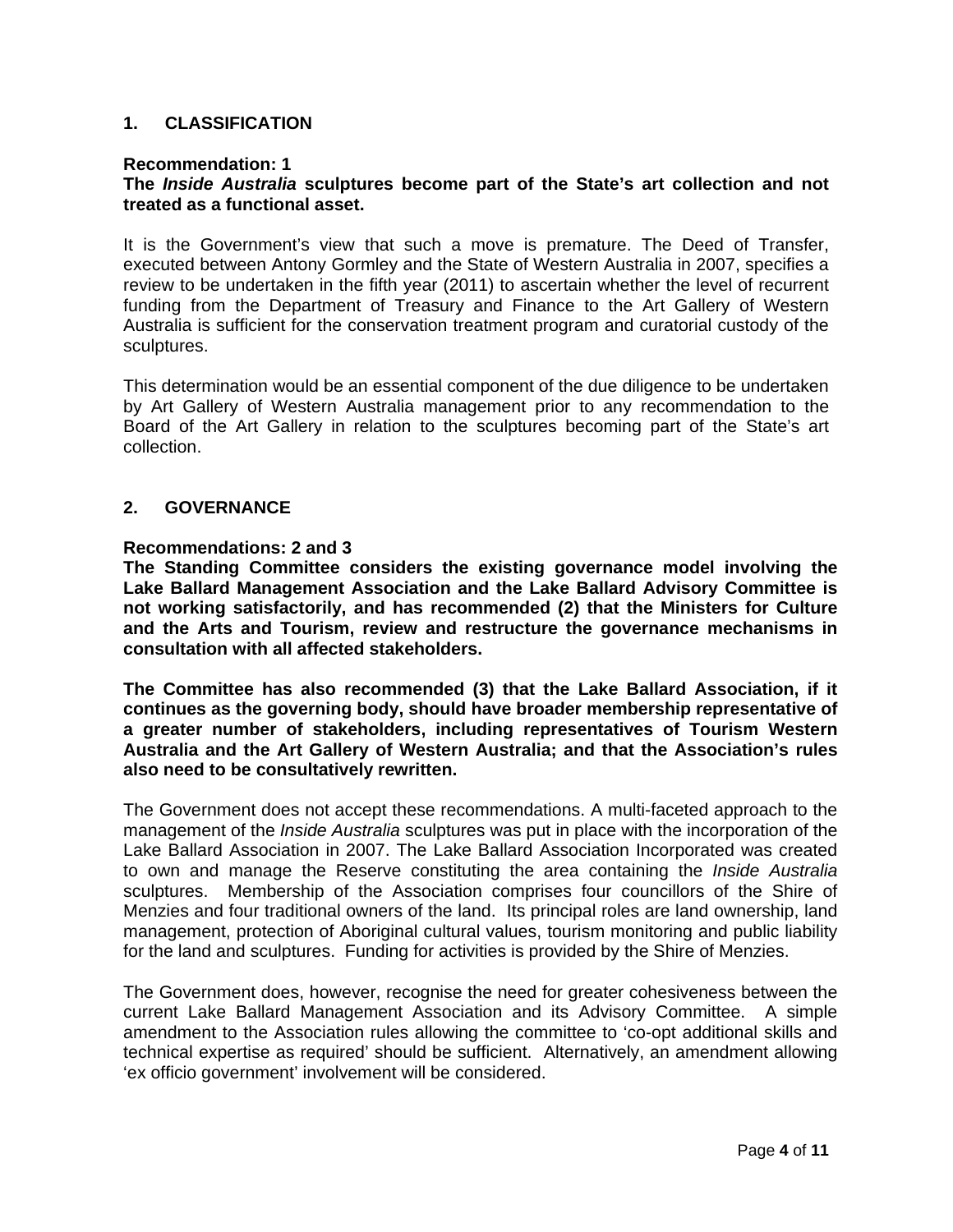Any restructure of existing arrangements resulting from a review of governance should be consistent with the vision and principles of the *Local Government Act 1995* for the functions of a local government, i.e. in carrying out its functions, a local government is to use its best endeavours to meet the needs of current and future generations through an integration of environmental protection, social advancement and economic prosperity.

This would be consistent with Western Australian Government policy for local government reform and State development, underpinning increased sustainability and community wellbeing.

Progress with this recommendation may also be dependent on a reformulated Deed of Transfer with Antony Gormley.

#### **3. FUNDING**

#### **Recommendations: 4 and 5**

**The Standing Committee acknowledged the high risk of deterioration and damage to the sculptures if funding is not continued for conservation and maintenance, and recommended (4) that requisite base funding be continued indefinitely after the current funding expires in 2011.** 

### **The Committee also recommended (5) that a moderate 'user access' fee be levied to help support management costs related to the art work and surrounding landscape.**

The Government supports the continued conservation, care and curatorial oversight of the *Inside Australia* art work and acknowledges that the Art Gallery of Western Australia will seek additional funding for this purpose beyond June 2011 within the normal budget process.

The Government also supports, in principle, a 'user-pays' system or regulated means to cover management costs, however, the cost of raising such income needs to be carefully considered. To initiate an effective fee system and collection structure, this initiative should be given further consideration during the development and implementation of a Lake Ballard Business Plan, suggested in Recommendation 7.

These recommendations will need to be considered as part of a wider budget process.

# **4. MANAGEMENT**

#### **Recommendations: 6 and 7**

**The Standing Committee recommends (6) that the Shire of Menzies, in conjunction with the Department of Environment and Conservation, undertake a feasibility study into the practicalities of using camp hosts to support the Shire ranger in the management of the Lake Ballard site and its associated works to enhance security.** 

**The Committee also recommends (7) the development of a business plan for the management and promotion of** *Inside Australia* **and its derivatives. The plan should include consideration of the merit of proceeding with the original field house accommodation or other on-site camping facilities.**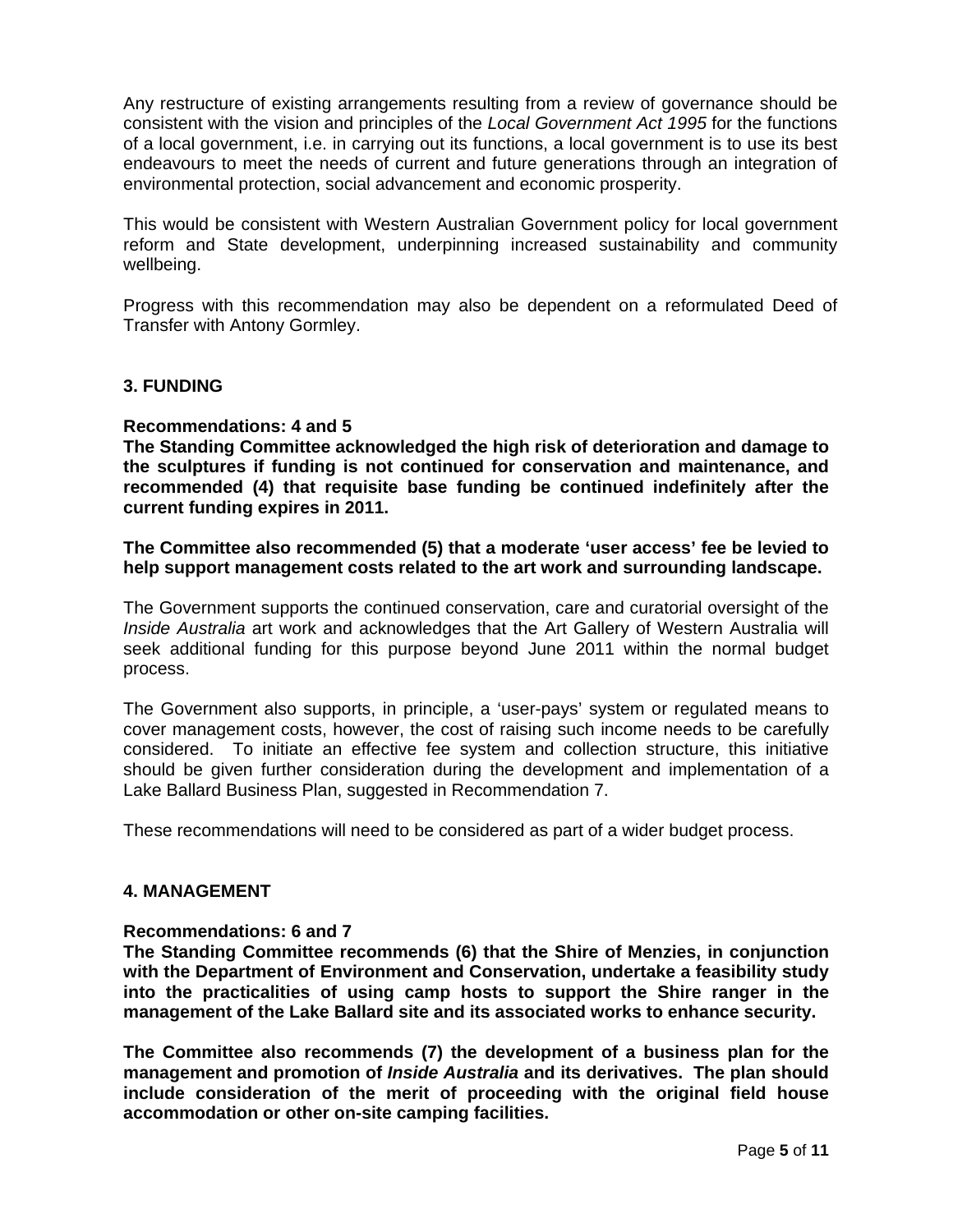The Government, via the Department of Environment and Conservation, is prepared to assist the Shire of Menzies to undertake a feasibility study. It is believed, however, that if a proposal to use camp hosts is determined to be a practical solution to the security issue, the camp hosts should be based in Menzies rather than onsite at Lake Ballard. At issue are the accommodation and recruitment costs associated with maintaining staff, and consistency and continuity of services at a remote location, such as Lake Ballard.

The Government supports the development of a business plan for the management and treatment of *Inside Australia* and will provide expertise via relevant agencies to assist the Shire to develop such a plan.

The Shire of Menzies' rate revenue has increased substantially from \$450,000 (approximately) in 2005 to \$2 million (approximately) in 2009 due to the expansion of mining activities within the Shire. In addition, market exposure has increased awareness for the town of Menzies and the Goldfields, which in turn has increased visitation to the region and delivered greater tourist numbers to the site. With this growth is collateral capacity for the Shire to maintain its support for *Inside Australia*. The development of a business plan will assist with this process.

The Government also acknowledges that the Lake Ballard Business Plan is needed to complement the Lake Ballard Management Plan and will assist the Shire to capitalise on the tourism benefits of the attraction. Prioritising initiatives that deliver economic returns to the Shire of Menzies, with outlining indicative costs, timelines and relevant operational aspects, will be addressed as a priority.

There is also support for investigating the merits of a Field House, which was initially intended by Antony Gormley as part of his original vision for the *Inside Australia* Project.

Progress with this recommendation will be dependent on a reformulated Deed of Transfer; however, both recommendations will need to be considered as part of a wider budget process.

# **5. PROMOTION**

#### **Recommendations: 8 and 9**

**The Standing Committee recommends (8) that there is clarification of the use of two-dimensional images, beyond a narrow set of images provided to Tourism WA, with Mr Antony Gormley. This may possibly lead to a need to amend the Deed of Transfer while still protecting the integrity of the Work and permitting aesthetically sensitive commercialisation of the images.** 

**The Committee also recommends (9) that State Government funding be given to Shire of Menzies to support the development of an interpretative centre based within the township. The Centre would explore the local geology and aboriginal heritage; promote** *Inside Australia* **and retail relevant and approved replicas and derivatives, which could complement the Golden West Tourist Trail.** 

Effective promotion and marketing of the site is critical in its sustainability as a cultural tourist attraction. While the Government, via Tourism Western Australia, needs greater flexibility in access to a wider range of images to actively promote *Inside Australia*, it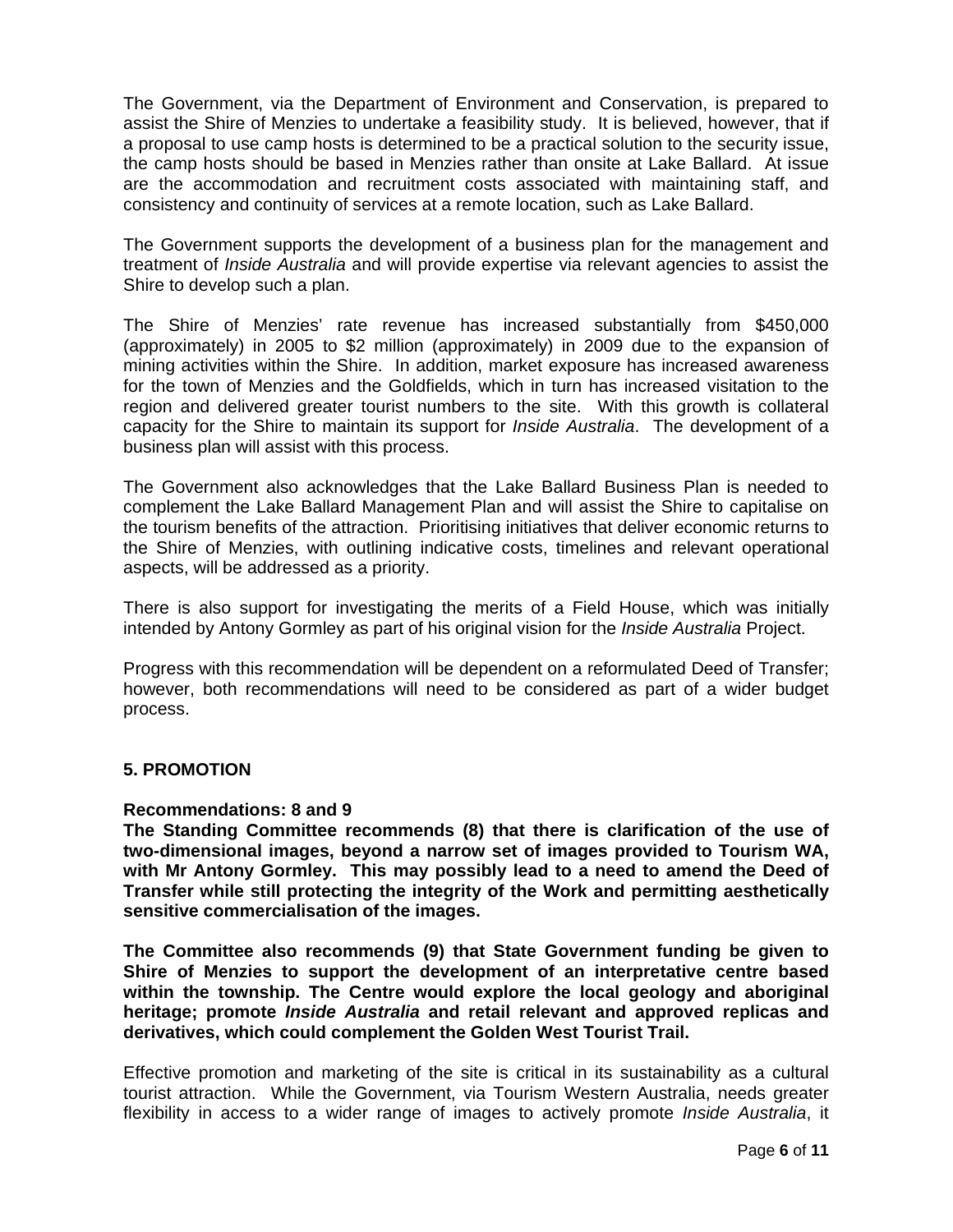acknowledges that copyright of the work rests with the artist, Antony Gormley. It is accepted that it may be necessary to negotiate compensation with Mr Gormley for rights to access a wider range of images. Progress with this recommendation will be dependent on a reformulated Deed of Transfer.

The Committee commented that the addition of a new Visitor Information Centre/Interpretive Centre in Menzies could leverage significant social and economic returns to the local community. Such a facility could also enhance the current visitor experience by highlighting increased interpretation that in turn would complement other tourism assets in the region, including the Golden Quest Discovery Trail.

Implementation of both these recommendations has financial implications and will need to be considered as part of a wider budget process.

# **(1) CONSERVATION**

#### **Recommendation: 10**

# **The Standing Committee recommends that the Shire of Menzies passes a local law prohibiting vehicles, unless otherwise authorised, on the western end of Lake Ballard where the sculptures are installed.**

The Government endorses this recommendation as vehicular traffic on Lake Ballard currently presents the greatest conservation risk to both the sculptures and the natural heritage values of the lake.

The Government, via the Department of Local Government, will be in a position to offer assistance to the Shire of Menzies with the development of an appropriate local law.

#### **CONCLUDING COMMENTS**

In conclusion, the Community Development and Justice Standing Committee is to be commended for its report: *Inquiry into the Inside Australia project at Lake Ballard (Menzies).* 

The report raises a range of concerns and issues which will assist the Government in considering future policy options in relation to governance, management and funding of the site and associated facilities.

While a number of supporting plans - the Lake Ballard Master Development Plan, Lake Ballard Management Plan and Lake Ballard Curatorial and Conservation Plans – are already in place to address current and future deterioration and damage to the Inside Australia sculptures and landscape, the Government acknowledges that ongoing promotion and infrastructure are needed to ensure the attraction reaches its potential as a tourism drawcard for the region.

Many recommendations have financial implications that will need to be considered as part of a wider budget process.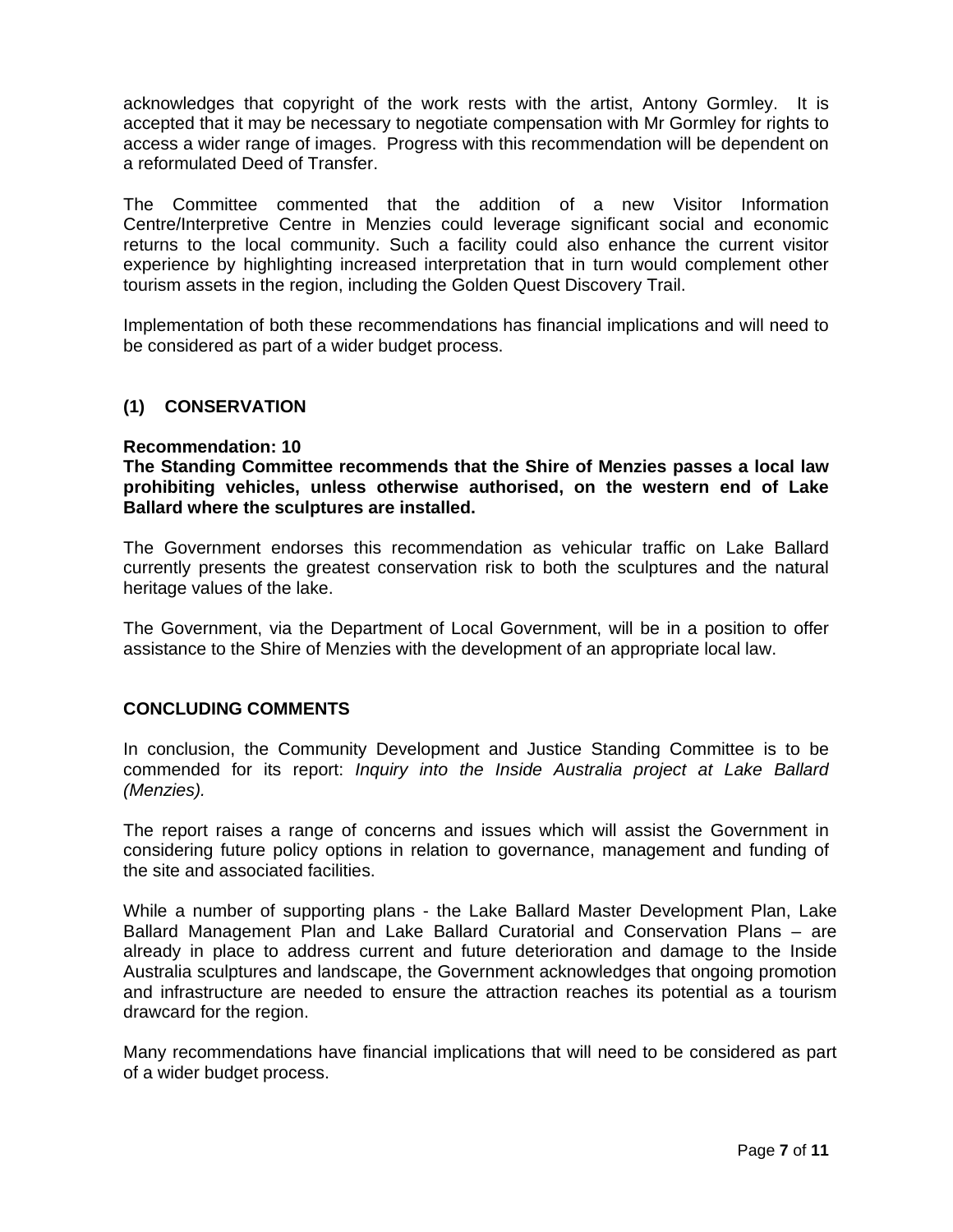The Government also recognises that greater commitment to effective management arrangements is necessary and will provide support to the Shire of Menzies, particularly in the development of a business plan. There is also potential to explore the involvement of surrounding local governments and other relevant bodies in the broader future development of tourism in the region.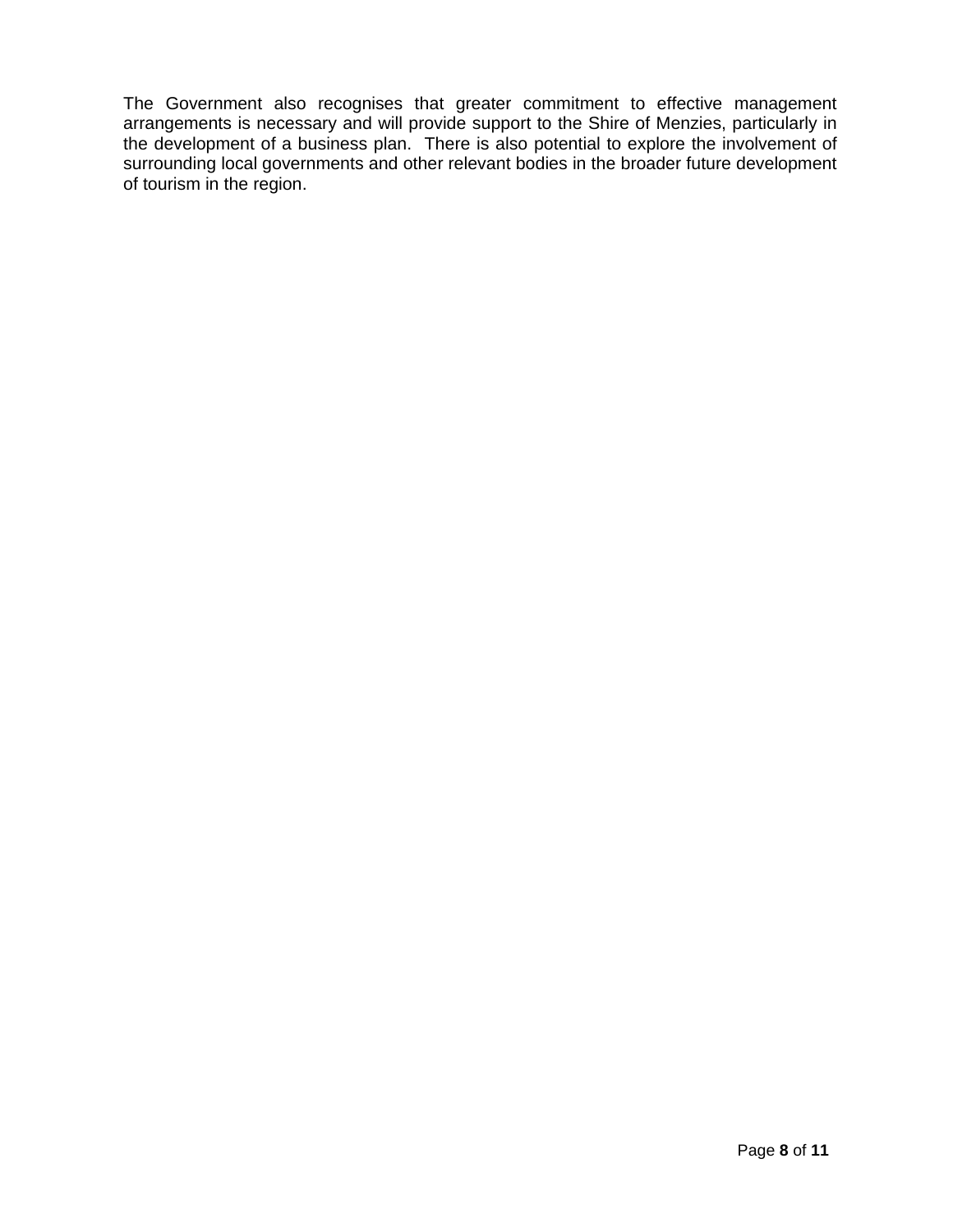# **APPENDIX 1**

# **1. CLASSIFICATION**

### **Recommendation 1**

 It is a matter of great concern to the Committee that Inside Australia is merely on the Art Gallery of Western Australia's (AGWA) asset register. In light of the widely acknowledged artistic merit and international significance of Inside Australia, it should not be treated as a functional asset by AGWA. The Committee therefore strongly recommends that this Work become part of the State's art collection without delay.

# **2. GOVERNANCE**

#### **Recommendation 2**

 It is widely recognised that the existing governance model is not working satisfactorily and alternative mechanisms need to be put in place. Accordingly, the Committee strongly recommends that the Minister for Culture and the Arts, together with the Minister for Tourism, review and restructure the governance mechanisms in relation to Inside Australia, in consultation with all affected stakeholders, as a matter of priority.

#### **Recommendation 3**

 It is the strong recommendation of the Committee that if the Lake Ballard Association Inc. (LBA) is to be the governing body then, instead of the current narrow membership base, its membership must be broadened to include more stakeholders, in particular the Art Gallery of Western Australia and Tourism Western Australia. Additionally it is recommended that that the Rules of the Lake Ballard Association (Inc) are consultatively rewritten to accommodate changes to both membership and modus operandi to take account of:

- the need for the body to be able to make timely decisions;
- the objectives of the reconstituted LBA, including desired outcomes;
- the roles and responsibilities of the parties including their capacity to contribute, and positions on the governing board;
- resources to be applied by the parties;
- the approach to identifying and sharing the risks and opportunities involved;
- agreed modes of review and evaluation; and
- agreed dispute resolution arrangements.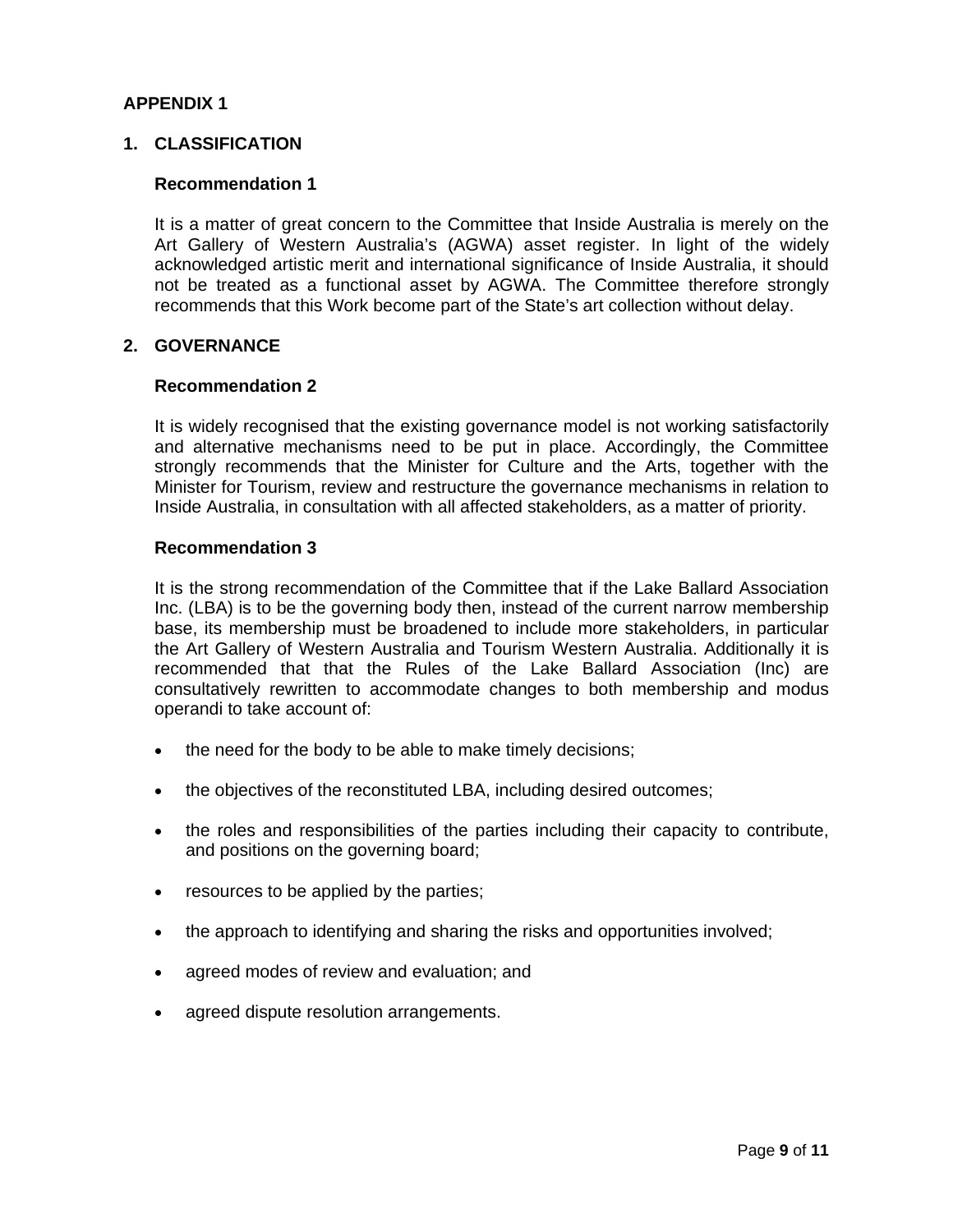# **3. FUNDING**

# **Recommendation 4**

 The Committee recognises that current conservation funding expires in 2011 and the risk of ongoing deterioration and damage to Inside Australia is seen to be extremely high if the conservation plan and the funding, as outlined in the Deed, for the conservation and maintenance of the installation were not to continue. Therefore, the Committee strongly recommends that there is a clear decision by government that requisite base funding for conservation will be continued indefinitely.

#### **Recommendation 5**

 The Committee recommends that, to support the more intense management needed for the artwork and the surrounding landscape, a moderate user access fee is levied. The proceeds of this fee would vest in the reconstituted governing body.

# **4. MANAGEMENT**

# **Recommendation 6**

 Onsite management would greatly enhance security. The Committee recommends that the Shire of Menzies in conjunction with the Department of Environment and Conservation undertake a feasibility study into the practicalities of using camp hosts to support the Shire ranger in the management of the Lake Ballard site and its associated works.

# **Recommendation 7**

 The Committee recommends that the existing or revised governing body prioritise the development of a business plan for the management and promotion of Inside Australia and its derivatives. This business plan should include consideration of the merit of proceeding with the original field house accommodation or other on-site camping facilities.

# **5. PROMOTION**

#### **Recommendation 8**

The Committee recommends that there is clarification of the use of two-dimensional images, beyond a narrow set of images provided to Tourism WA, with Mr Antony Gormley. This may possibly lead to a need to amend the Deed of Transfer while still protecting the integrity of the Work and permitting aesthetically sensitive commercialisation of the images.